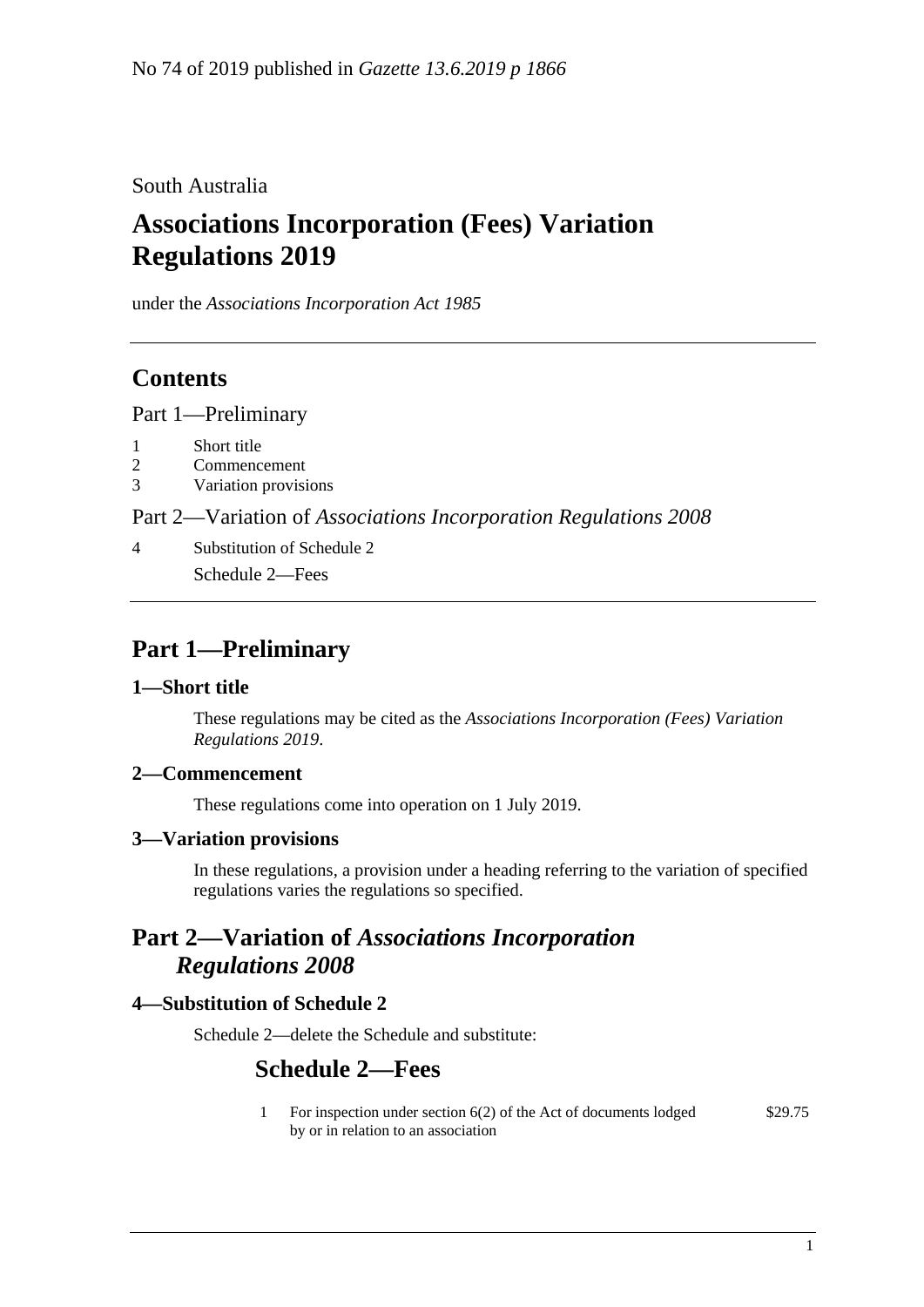| $\overline{c}$ | For the supply of an uncertified copy of, or extract from, a<br>document held by the Commission in relation to an association (in<br>addition to the fee payable under clause 1)-                                                                                                                                                        |          |  |
|----------------|------------------------------------------------------------------------------------------------------------------------------------------------------------------------------------------------------------------------------------------------------------------------------------------------------------------------------------------|----------|--|
|                | in the case of rules of an association or a periodic return<br>(a)<br>of a prescribed association                                                                                                                                                                                                                                        | \$23.40  |  |
|                | (b)<br>in any other case                                                                                                                                                                                                                                                                                                                 | \$6.60   |  |
| 3              | For the supply of a certified copy of, or extract from, a document<br>held by the Commission in relation to an association (in addition to<br>the fee payable under clause 1)—                                                                                                                                                           |          |  |
|                | (a)<br>in the case of rules of an association or a periodic return<br>of a prescribed association                                                                                                                                                                                                                                        | \$47.00  |  |
|                | (b)<br>in any other case                                                                                                                                                                                                                                                                                                                 | \$29.75  |  |
| $\overline{4}$ | On lodging an application to the Commission (not being an<br>\$73.00<br>application for which a fee is specified elsewhere in this Schedule)<br>to exercise any of the powers conferred on the Commission by the<br>Act, or by those provisions of the Corporations Act 2001 of the<br>Commonwealth applied by the Act to an association |          |  |
| 5              | On lodging an application to the Minister to exercise any powers<br>conferred on the Minister by the Act                                                                                                                                                                                                                                 | \$73.00  |  |
| 6              | On lodging an application for incorporation under section 19 of the<br>Act                                                                                                                                                                                                                                                               | \$216.00 |  |
| 7              | On lodging an application for amalgamation under section 22 of the<br>Act                                                                                                                                                                                                                                                                | \$216.00 |  |
| 8              | On lodging an application to register an alteration to rules under<br>\$73.00<br>section 24 of the Act (including an application to alter the name of<br>an association)                                                                                                                                                                 |          |  |
| 9              | For the approval of the Commission of an auditor under<br>section $35(2)(b)$ of the Act                                                                                                                                                                                                                                                  | \$103.00 |  |
| 10             | On lodging a periodic return under section 36 of the Act                                                                                                                                                                                                                                                                                 | \$103.00 |  |
| 11             | On submitting to the Commission for examination a draft<br>\$216.00<br>explanatory statement prior to its registration under the provisions<br>of the Corporations Act 2001 of the Commonwealth applied under<br>section 40A of the Act                                                                                                  |          |  |
| 12             | On lodging an application for the approval of the Commission for<br>extension of period under section 41C(4)(a) of the Act                                                                                                                                                                                                               | \$76.50  |  |
| 13             | For consent of the Commission under section $43(1a)$ of the Act to<br>\$103.00<br>distribute surplus assets of an association on winding up among<br>members of the association                                                                                                                                                          |          |  |
| 14             | On lodging an application to deregister an association under<br>section $43A(1)$ of the Act                                                                                                                                                                                                                                              | \$152.00 |  |
| 15             | On making a request of the Commission under section 43A(5) of<br>the Act (in addition to the fee payable under clause 14)                                                                                                                                                                                                                | \$103.00 |  |
| 16             | On lodging an application to the Commission to exercise the<br>\$103.00<br>powers conferred by section 44A or 46 of the Act                                                                                                                                                                                                              |          |  |
| 17             | For an act done by the Commission—                                                                                                                                                                                                                                                                                                       |          |  |
|                | (a)<br>representing a defunct association or its liquidator under<br>section 44A of the Act                                                                                                                                                                                                                                              | \$103.00 |  |